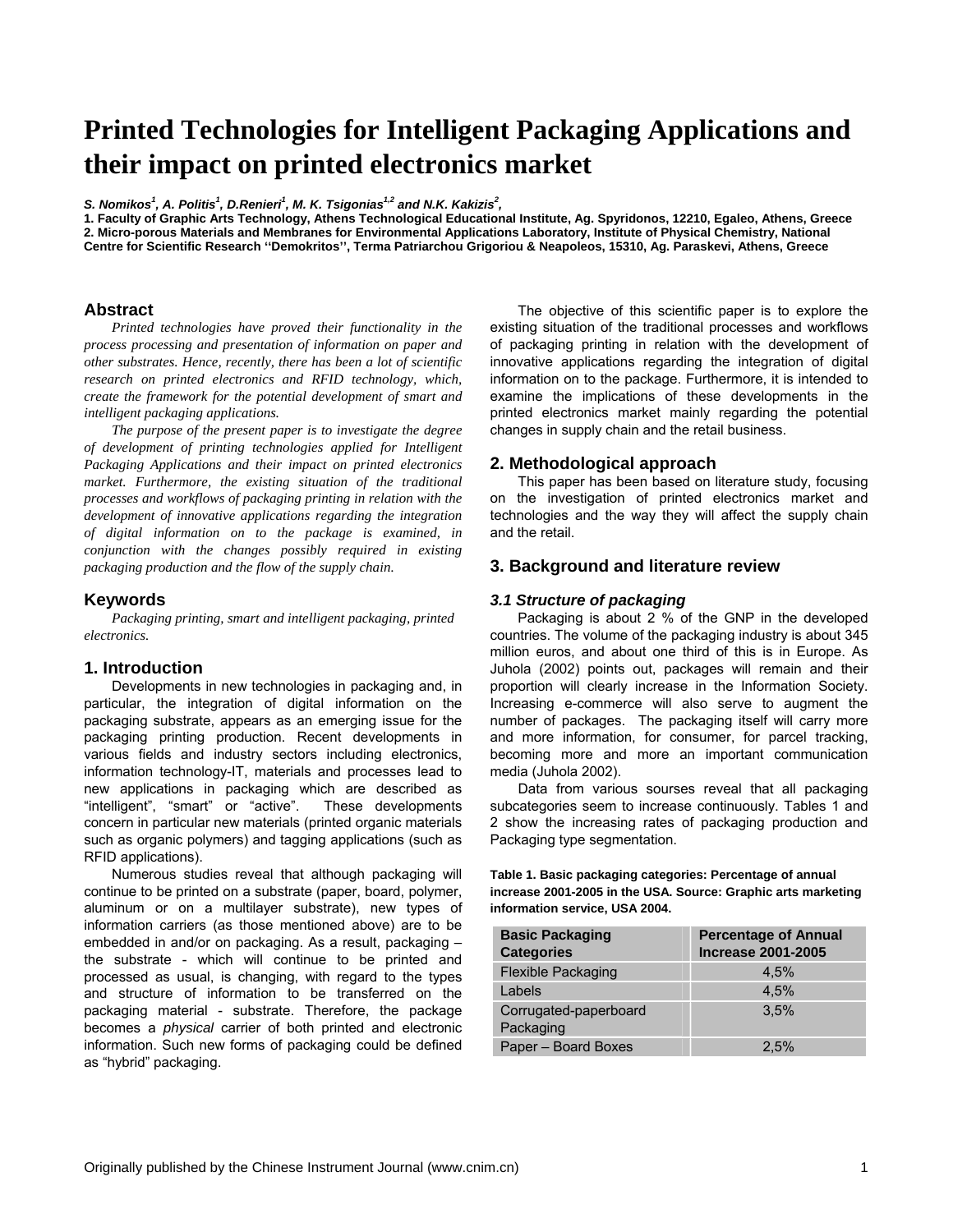**Table 2: Packaging type segmentation in 2002 (worldwide packaging production). Source: HUEBER/ Flexo und Tiefdruck Journal/ 3-2004** 

| Packaging type                        | Percentage (%) |  |  |  |
|---------------------------------------|----------------|--|--|--|
| Corrugated board                      | 33%            |  |  |  |
| Flexible packaging                    | 19%            |  |  |  |
| Folding carton / board boxes          | 11%            |  |  |  |
| Paper bags                            | 10%            |  |  |  |
| Labels                                | 9%             |  |  |  |
| Cans                                  | 5%             |  |  |  |
| Other forms and types of<br>packaging | 13%            |  |  |  |

#### *3.2 Smart and intelligent packaging - RFID*

According to IDTechEx (2005), recent developments and applications on packaging show that not only human readable printed information, but also machine readable data needs to be incorporated in the packaging. Such data can be in the form of sounds, or smells, or other perceptions (for instance weight- some products such as fruit become lighter as they get older, and the juices inside them evaporate) (IDTechEx, 2005). These various perceptions and transformations or changes of conditions can be traced by sensors that compare the "printed" descriptions with the actual data from handling / scanning the package.

#### *3.3 Which drivers for change for smart packaging?*

A convergence of emerging technologies that rely on new materials (such as printed polymers) and tagging applications (such as RFID and EAS systems) are leading to new concepts of "intelligent", "smart" or "active" packaging (Nomikos and Politis, 2005).

**In addition,** RFID can be defined as an automated identification technology, being not simply a bar code replacement. RFID has greater identification and functional capabilities than bar codes, such as reading through obstacles and in hostile environments, and can carry sensors, and read/write memories possible. As such it can lead to active communication (MIT, 2004).

Packaging lies in a quite strong relation with the supply chain, being subjected to changes and developments caused within the more generic field of the supply chain. Within this context, smart and intelligent applications for packaging are emerging from this more generic context of the supply chain. Packaging as the means for serving the supply chain, is affected by these developments. An important issue is the involvement of various sectors in the development of smart packaging applications; these include among others the informatics, electronics and material development sectors. A good example can be shown in Figure 1:

*Figure 1. Technology map of Active, Communicative Packaging Systems. Source: VTT Information Technology, Finland*

h) Alignment during deposition.



The application of smart packaging elements causes changes in management attitudes. As Lindner (2005) points out, there is an amount of works to be done for the efficient application of smart elements in packaging; these are:

a) Materials optimization, materials compatibility, device modelling, inkjet architecture.

- b) Benefits to ink jet printing electronics
- c) Low-cost atmospheric processing.
- d) Compatible with variety of substrates
- e) Reduced materials costs.
- f) Reduced environmental impact.
- g) Large area processing.

i) Direct control of composition, gradients (Lindner, 2005)

According to IDTechEX (2005), all types of packaging can become smart. The intelligent –smart packaging is part of a communication system, whose heart is the desired information and knowledge about the product. It is made up of autogenous parts (chip, antenna, battery), which can collaborate partially or globally and create a group of collaborations, resulting in the creation of an RFID system (IDTechEx, 2005).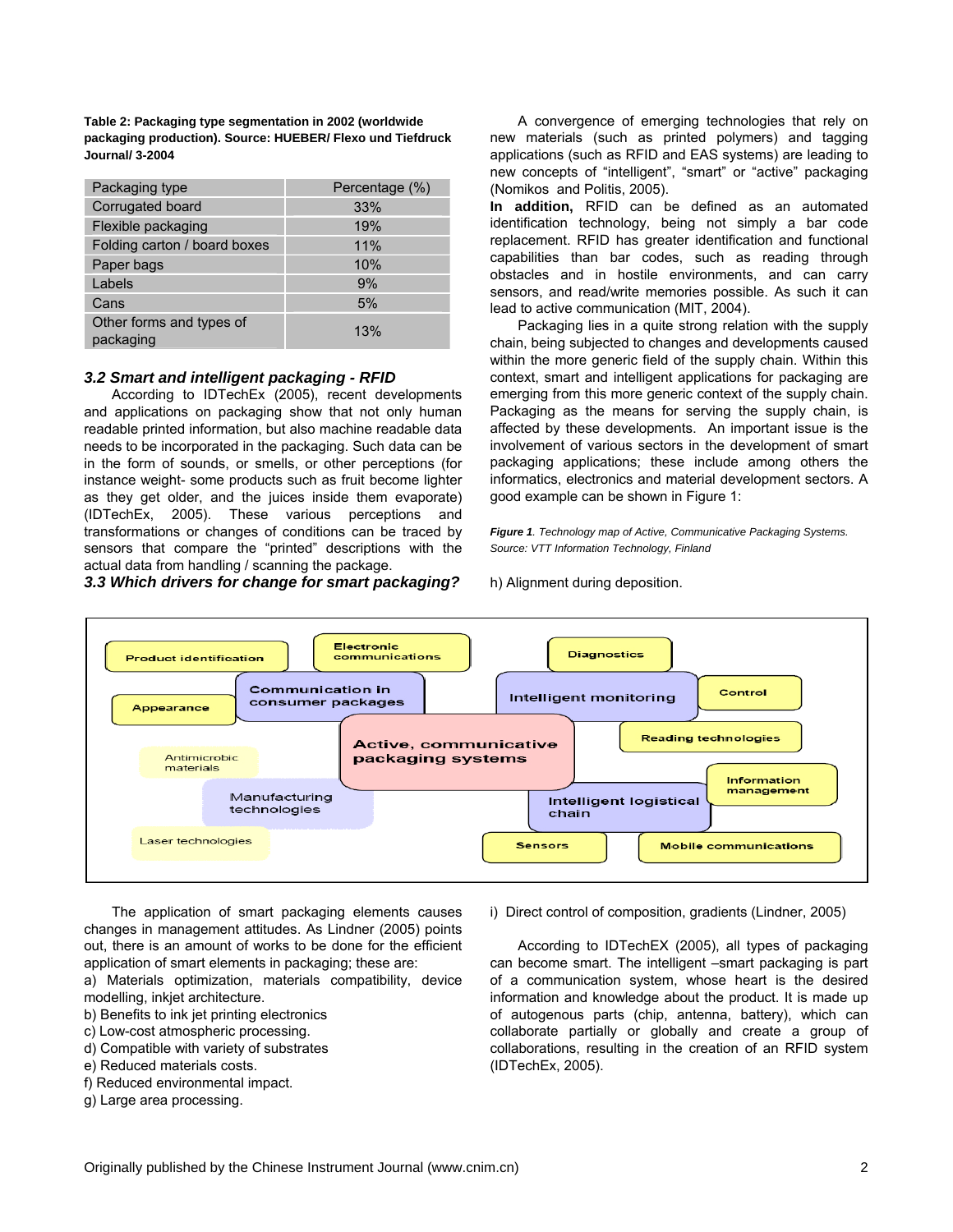# **4. Market trends and developments in packaging in relation with smart and intelligent applications**

 Regarding future developments in packaging, on one hand, general packaging production trends, such as shorter delivery times, larger selections and smaller product quantities, are setting higher and higher demands on package production and packaging logistics. On the other hand, developing communication and printing technologies are providing new tools for solving problems, boosting production and giving value addition to packages. An increasingly important task for packaging is to improve brand protection, because forgers usually try to falsify the package rather than the product itself (VTT, 2002).

Methods such as visible or invisible printed bar codes and electronic RFID tags can be effectively used for brand protection and theft prevention. This can be implemented with the development of "smart" or "intelligent" systems. According to VTT, a "smart" system adapts to expected situations in a predictable manner. An "intelligent" system is able to adapt to unexpected situations, such as reasoning and learning (VTT, 2002).

In addition, data derived from a joint Pira International and IDTechEx conference (2005) show that «packaging is changing; ten years from now packaging won't just be able to do a lot more, it will be expected to». According to statements from the conference intelligent and smart packaging comes at this crucial time when key players are working together to make intelligent packaging a commercially viable, cost-effective catalyst for change» (PIRA and IDTechEx, 2005).

Furthermore, as it can be derived from OEA (Organics Electronics Association), intelligent packaging is an integration of display, logic, keys, sensors, memory, power supply and speakers. As a result, organic electronics are defined as electronics based on organic materials and polymers. Various studies estimate that their global market until 2015 will reach a market volume of 30 Billion USD. As they are thin, flexible and lightweight, they can be printed with the traditional printing methods of flexible substrates (offset, gravure, flexography, ink-jet and laser printing processes (Hecker, 2006).

**Regarding the characteristics of printing processes for printed electronics,** it is interesting to see the dimensions for good printing results as they are illustrated in Table 3:

| Printing method         | Viscosity (Pas) | Layer thickness<br>$(\mu m)$ | Feature size (µm) | Registration $(\mu m)$ | Throughout $(m^2/s)$ |  |
|-------------------------|-----------------|------------------------------|-------------------|------------------------|----------------------|--|
| Gravure printing        | $0.01 - 0.2$    | $< 0.1 - 8$                  | 75                | > 20                   | $3 - 60$             |  |
| Flexography<br>printing | $0.05 - 0.5$    | $0.04 - 2.5$                 | 80                | < 200                  | $3 - 30$             |  |
| Offset printing         | $5 - 100$       | $0.5 - 2$                    | $10 - 50$         | $>10$                  | $3 - 30$             |  |
| Screen printing         | $0.5 - 50$      | $0.015 - 100$                | $20 - 100$        | > 25                   | $2 - 3$              |  |
| Ink Jet printing        | $0.001 - 0.04$  | $0.05 - 20$                  | $20 - 50$         | $5 - 20$               | $0.01 - 0.5$         |  |

**Table 3. Dimentions for good printing results** 

Sources: G.E. Jabbour et al (2001), A. huebler et al (2002), M. Bergsmann et al (2003), T. Kawahara et al (2003), A. Blayo et al (2005), A. Maaninen et al (2005), H. Sirringhaus et al (2006), M. Schrdner et al (2006), Y. Xia et al (2006)

Furthermore, in Table 4 the global market for smart packaging devices is illustrated, up to the year 2014:

|             | 2004 | 2005 | 2006 | 2007 | 2008 | 2009 | 2010 | 2011 | 2012 | 2013 | 2014  |
|-------------|------|------|------|------|------|------|------|------|------|------|-------|
| <b>EAS</b>  | 5.0  | 5.5  | 6.2  | 7.1  | 7.9  | 8.5  | 8.9  | 9.5  | 10.0 | 10.5 | 11.1  |
| <b>RFID</b> | 0.8  | 1.4  | 1.8  | 3.0  | 5.0  | 6.0  | 7.0  | 12.0 | 25.0 | 35.0 | 100.0 |
| Other       | 0.5  | 0.6  | 1.0  | 2.0  | 3.0  | 4.3  | 5.6  | 8.4  | 11.2 | 23.1 | 50.0  |
| Total       | 6.0  | 7.1  | 9.0  | 12.1 | 15.9 | 18.8 | 21.5 | 29.9 | 46.2 | 68.6 | 161.1 |

Source: ID TechEx

### **5. Discussion**

The survey and the literature review has indicated that there is a huge potential market for the so-called "smart" applications. This field is of high interest for many industrial and commercial activities and for a quite diverse range of sectors. Particularly, the IT industry, the electronics, the material science and its developments as well as automation (with the new field of Automatic Identification) seem to be the areas of significant technological development. Packaging is